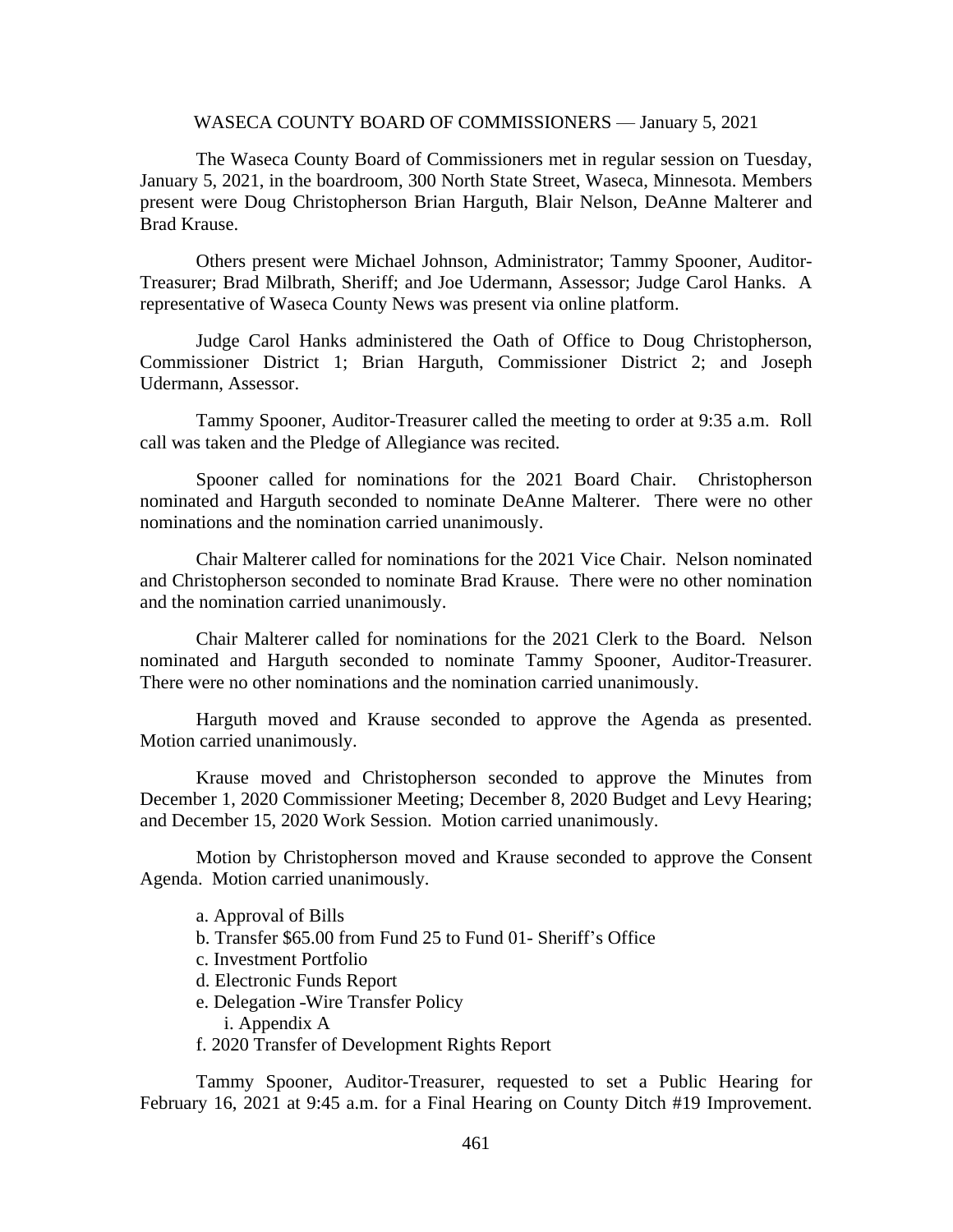Nelson moved and Krause seconded to set the Public Hearing as requested. Motion carried unanimously.

A 2021 calendar and meeting schedule was distributed. Harguth moved and Christopherson seconded to approve the calendar with regular meetings held the first and third Tuesday of each month at 9:30 a.m. Motion carried unanimously.

Board Committee Assignments were distributed. Krause moved and Christopherson seconded to approve the Committee Assignments for 2021. Motion carried unanimously.

| Type / Committee                                                                                                                                                                                                                                                                                                                                                                                                                                          | Delegate                                                                                                                                                                                                                 |                                         |
|-----------------------------------------------------------------------------------------------------------------------------------------------------------------------------------------------------------------------------------------------------------------------------------------------------------------------------------------------------------------------------------------------------------------------------------------------------------|--------------------------------------------------------------------------------------------------------------------------------------------------------------------------------------------------------------------------|-----------------------------------------|
| Chair:<br>Purchasing Agent<br>Extension<br><b>Union Contract Grievances</b>                                                                                                                                                                                                                                                                                                                                                                               | Malterer/Krause<br>Malterer/Christopherson<br>Malterer (Alt. Harguth)                                                                                                                                                    |                                         |
| Internal:<br><b>Budget</b><br>(including Economic Development)<br>Labor Relations/Group Insurance<br>Law Enforcement<br>(including Emergency Comm.,<br>Security & Domestic Abuse)<br>Roads and Bridges (Hwy Subcommittee) Christopherson/Krause<br>Planning/Zoning/EDA<br>Solid Waste Committee<br><b>Building and Grounds Committee</b><br><b>Ditch Committee</b>                                                                                        | All Commissioners<br>Harguth/Nelson<br>Harguth/Malterer<br>Krause/Christopherson<br>Harguth/Krause<br>Nelson/Christopherson<br>Krause/Malterer                                                                           |                                         |
| County-Wide:<br>Road Inspections<br><b>Ditch Inspections</b><br><b>Township Board Meetings</b><br><b>City Council Meetings</b><br><b>School Board Meetings</b><br>Waseca Arts Council<br><b>FCI-Community Relations Board</b><br>Planning Commission<br>Neighborhood Service Center<br><b>Family Collaborative</b><br>Waseca County Historical Society<br>Waseca Lakes Assoc./Clear Lake Trail<br><b>Ag Society</b><br>Soil & Water Conservation District | All Commissioners<br>All Commissioners<br>All Commissioners<br>All Commissioners<br>All Commissioners<br><b>Nelson</b><br>Administrator (Malterer)<br>Malterer<br>Nelson<br>Malterer<br>Harguth<br>Krause (Harguth alt.) | Nelson/Harguth<br>Christopherson/Krause |
| LeSueur County Public Library                                                                                                                                                                                                                                                                                                                                                                                                                             | Malterer                                                                                                                                                                                                                 |                                         |
| Area-Wide:<br><b>AMC District VII General Sessions</b><br>Amberfield Place Post-Litigation                                                                                                                                                                                                                                                                                                                                                                | All Commissioners<br>All Commissioners                                                                                                                                                                                   |                                         |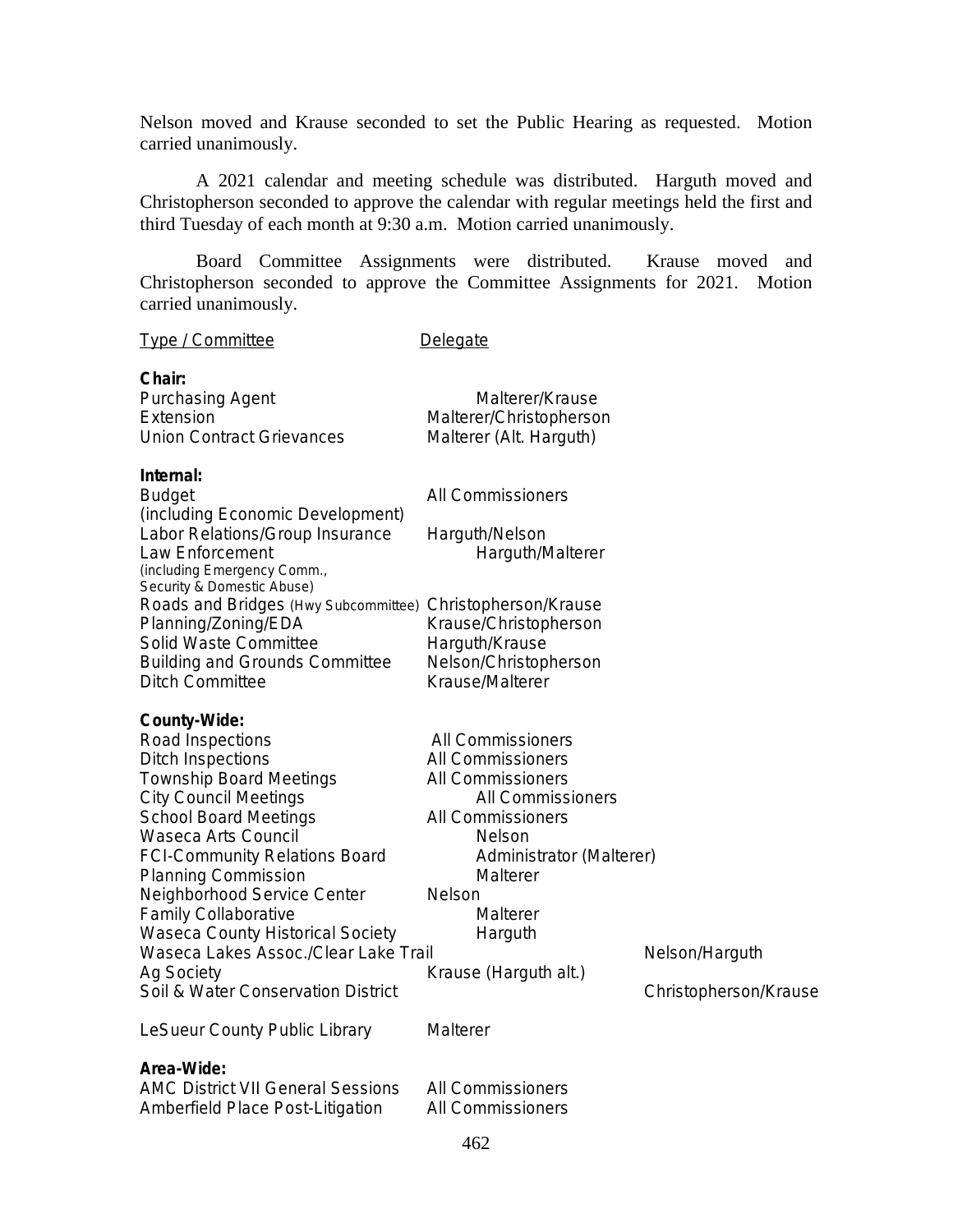AMC District Policy Committees Appointed by AMC District VII South Country MN EMS Malterer MN Valley Council of Governments Administrator/Sexton/Krause<br>Regional Radio Board Malterer (Krause alt.) Regional Radio Board So. Central Multi-County HRA Malterer(Christopherson alt.) Minnesota Valley Action Council Malterer Greater Blue Earth River Basin Alliance Christopherson Region Nine Development Commission Melson (Krause alt.)<br>1MMTRAC March 2012 Sarah Berry (Harquth alt.) Sarah Berry (Harguth alt.) So. Central Human Relations Center Christopherson/Krause Southern Minnesota Tourism Association Nelson South Country Health Alliance Melson(Christopherson alt.) MNPrairie County Alliance Christopherson/Malterer(Krause alt.) South Central Workforce Council Malterer SEMREX Joint Powers Board Harguth (Krause) One Watershed/One Plan Cannon River Christopherson One Watershed/One Plan LeSueur River Malterer/Krause SHIP (CLT) Community Leadership Team Krause

#### **State/National:**

| Association of Minnesota Counties (AMC) All Commissioners    |                   |
|--------------------------------------------------------------|-------------------|
| Great Lakes Co. Council Association All Commissioners        |                   |
| MN Social Services Association All Commissioners             |                   |
| Department of Human Services All Commissioners               |                   |
| National Association of Counties (NACo) All Commissioners    |                   |
| NACO - Western Region                                        | All Commissioners |
| <b>MN Transportation Alliance</b>                            | All Commissioners |
| Minnesota Co. Intergovernmental Trust Nelson (Malterer alt.) |                   |

## **Ditch Committee s:**

| Joint County Ditch (BE)         |  |
|---------------------------------|--|
| Joint County Ditch 3 (BE)       |  |
| Joint County Ditch 6            |  |
| Joint County Ditch 11           |  |
| Joint County Ditch 24           |  |
| Joint County Ditch 83           |  |
| Joint County Ditch 1 (Steele)   |  |
| Joint County Ditch 5 (Steele)   |  |
| Joint County Ditch 8 (Freeborn) |  |
| Joint County Ditch 10 (Steele)  |  |
| Joint County Ditch 50 (BE)      |  |
| Joint County Ditch 51 (BE)      |  |
|                                 |  |

Krause/Christopherson/Malterer Krause/Malterer Christopherson/Krause Christopherson/Malterer/Krause Harguth/Christopherson Krause/Malterer Harguth/Christopherson/Krause Harguth/Christopherson Christopherson/Krause Harguth/Christopherson/Krause Krause/Malterer Krause/Malterer/Christopherson

Nelson moved and Krause seconded to approve the AMC 2021 Policy Committee Members and Voting Delegate Appointments as follows:

| Environment & Natural Resources Policy Committee |
|--------------------------------------------------|
| <b>General Government Policy Committee</b>       |
| Health & Human Services Policy Committee         |
| <b>Public Safety Policy Committee</b>            |

Commissioner Malterer Commissioner Nelson Commissioner Christopherson Commissioner Harguth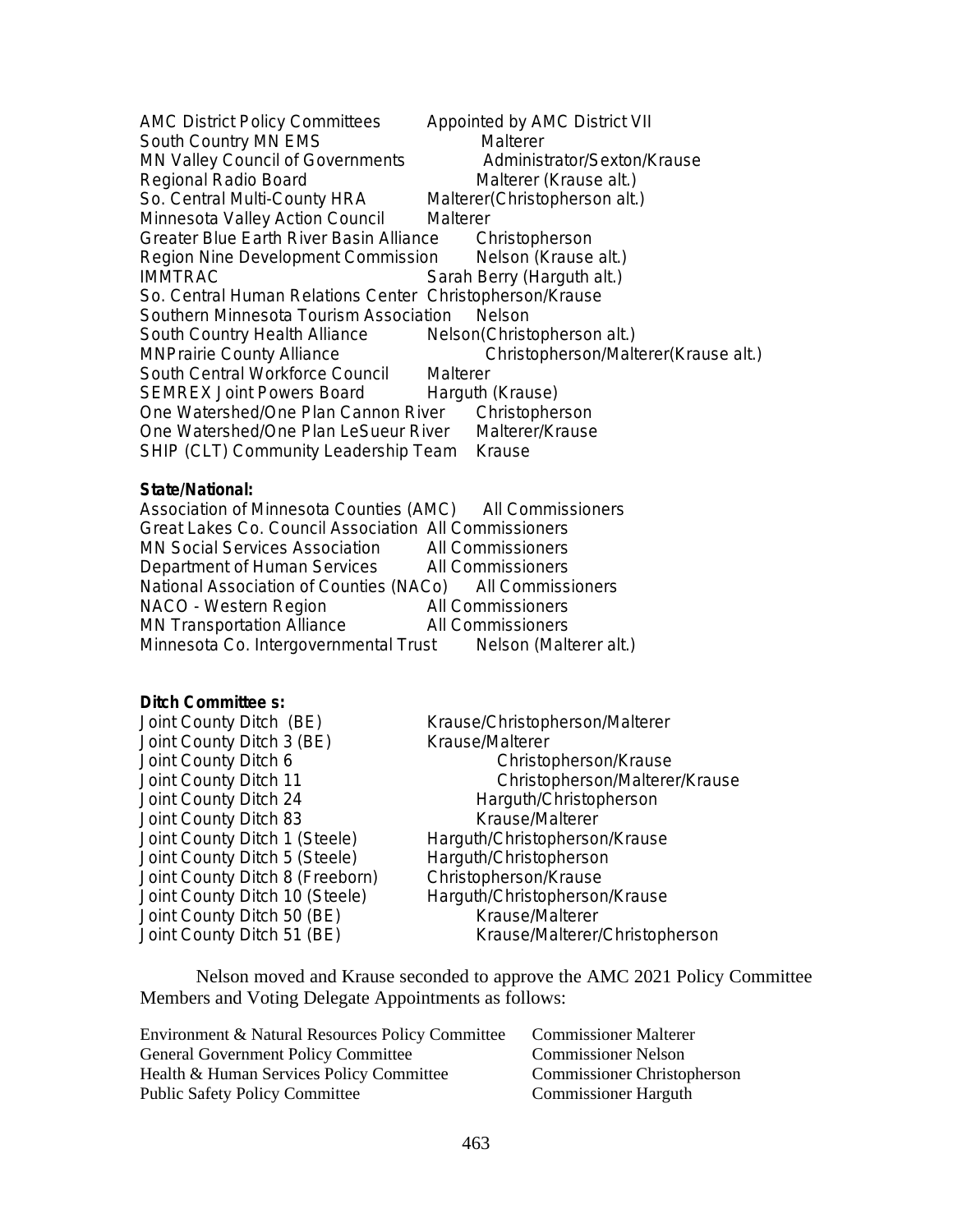Transportation & Infrastructure Policy Committee Commissioner Krause

Voting Delegates

- 1. Commissioner Malterer
- 2. Commissioner Christopherson
- 3. Commissioner Harguth
- 4. Commissioner Nelson
- 5. Commissioner Krause
- 6. Michael Johnson, County Administrator
- 7. Tammy Spooner, County Auditor-Treasurer
- 8. Nathan Richman, County Engineer

Motion carried unanimously.

Discussion was held regarding 2021 Citizen Appointment to Boards and Commissions. Nelson moved and Krause seconded to approve the following appointments:

| Louise Lund         | Library                       |           |            |
|---------------------|-------------------------------|-----------|------------|
| Russ Frederick      | Planning Commission 2021-2023 |           | District 2 |
| <b>Mark Sommers</b> | Planning Commission 2021-2023 |           | District 5 |
| Robert Vogelsang    | Board of Adjustment           | 2021-2023 | District 1 |

Motion carried unanimously.

Tammy Spooner, Auditor-Treasurer, requested adoption of Resolution #2021-1 to award the bid for the official county newspaper to Waseca County News, the lowest bidder. Christopherson moved and Harguth seconded to adopt Resolution #2021-1 Designating the Legal Paper of Waseca County for 2021. Motion carried unanimously.

## **RESOLUTION # 2021-1 Resolution Designating the Legal Paper of Waseca County for 2021**

**BE IT RESOLVED** , that the Waseca County News of Waseca, Minnesota, a legal paper of the County of Waseca, be and hereby is designated the official newspaper to publish the proceedings of the County Board, ordinances, official notices, real estate delinquent tax lists, County Board of Equalization, and all other legal notices required by law to be published in the official newspaper of Waseca County for the year 2021.

**BE IT FURTHER RESOLVED,** that the Waseca County Website www.co.waseca.mn.us will be the official website for the posting of the 2020 financial statement.

This resolution shall become effective upon its passage and without further publication.

Tammy Spooner, Auditor-Treasurer, requested authorization for the County Auditor-Treasurer to process payments by Auditor's Warrants, for which the precise amount is fixed by law or authorized by some other person, officer, or tribunal, which incidental fees, utility bills, salaries, highway department fuel bills, freight, postage, and sheriff's paper service to other counties. Incidental fees include prepayment of expenses for seminars and other county business trips. Further to authorize payments to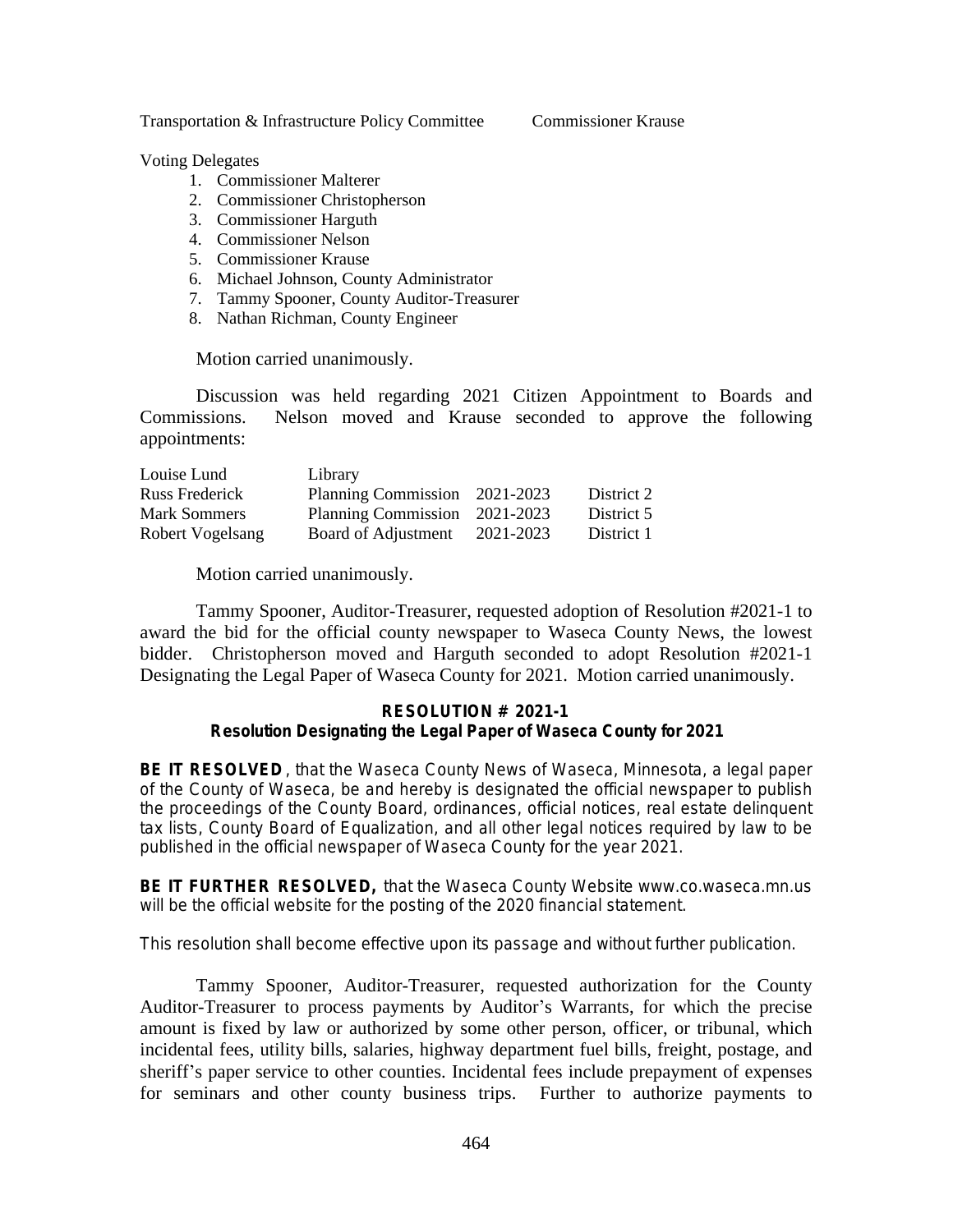contractors for work and material in place on the job as certified by the Engineer or Architect except that the final payment on any project be approved by Board action; to authorize payments for bonds and interest payments for the bonded debt fund and for investments; to authorize payments for purchases made by the County Board wherein an amount has been set and entered in the Board minutes; to authorize payment of emergency welfare funds and Social Service funds as an emergency issuance procedure, as prescribed by state and federal law. Also, to refund an application fee or overpayment and to purchase miscellaneous supplies for the jail as authorized by the jail administrator. Nelson moved and Christopherson seconded to approve Auditor's Warrants for 2021. Motion carried unanimously.

Harguth moved and Nelson seconded to set the 2021 mileage rate at 56 cents per mile, following the IRS guideline. Motion carried unanimously.

Harguth moved Christopherson seconded to reappoint Tammy Spooner, Auditor-Treasurer, to the MnPrairie Finance Committee for 2021. Motion carried unanimously.

Discussion was held regarding annual salaries for Elected Officials. Nelson moved and Harguth seconded to adopt Resolution #2021-2 to set salaries of Elected Officials for 2021. Motion carried unanimously.

## **RESOLUTION #2021-2**

**WHEREAS,** the County Board of Commissioner has the duty and responsibility, by law, to establish by resolution the minimum and annual salaries to be paid to its elected officials; and

**WHEREAS,** the County Board of Commissioner has considered the position responsibilities and duties, as well as, the elected officials individual's experience, qualifications and performance;

**NOW, THEREFORE, BE IT RESOLVED** that effective January 1, 2021, the annual salaries of elected officials shall be as follows:

| <b>Title</b>                             | <b>Minimum</b><br>Salary 2020 | Annual<br><b>Salary</b><br>2020 | <b>Minimum</b><br>Salary 2021 | Annual<br><b>Salary</b><br>2021 |
|------------------------------------------|-------------------------------|---------------------------------|-------------------------------|---------------------------------|
| Attorney (MN Stat. §388.18)              | \$66,633.42                   | \$105,019.2                     | \$66,633.42                   | \$108,169.7<br>8                |
| Auditor-Treasurer (MN Stat.<br>§385.373) | \$60,942.29                   | \$95,992.00                     | \$60,942.29                   | \$98,871.76                     |
| Recorder (MN Stat.<br>§386.16)           | \$49,792.37                   | \$83,408.00                     | \$49,792.37                   | \$85,076.16                     |
| Sheriff (MN Stat. §387.20)               | \$66,633.42                   | \$99,999.00                     | \$66,633.42                   | \$107,000.0<br>$\left($         |

Discussion was held regarding the 2021 Per diems for citizens serving on boards and commissions. Christopherson moved and Harguth seconded to set the 2021 per diem rate at \$80.00. Motion carried unanimously.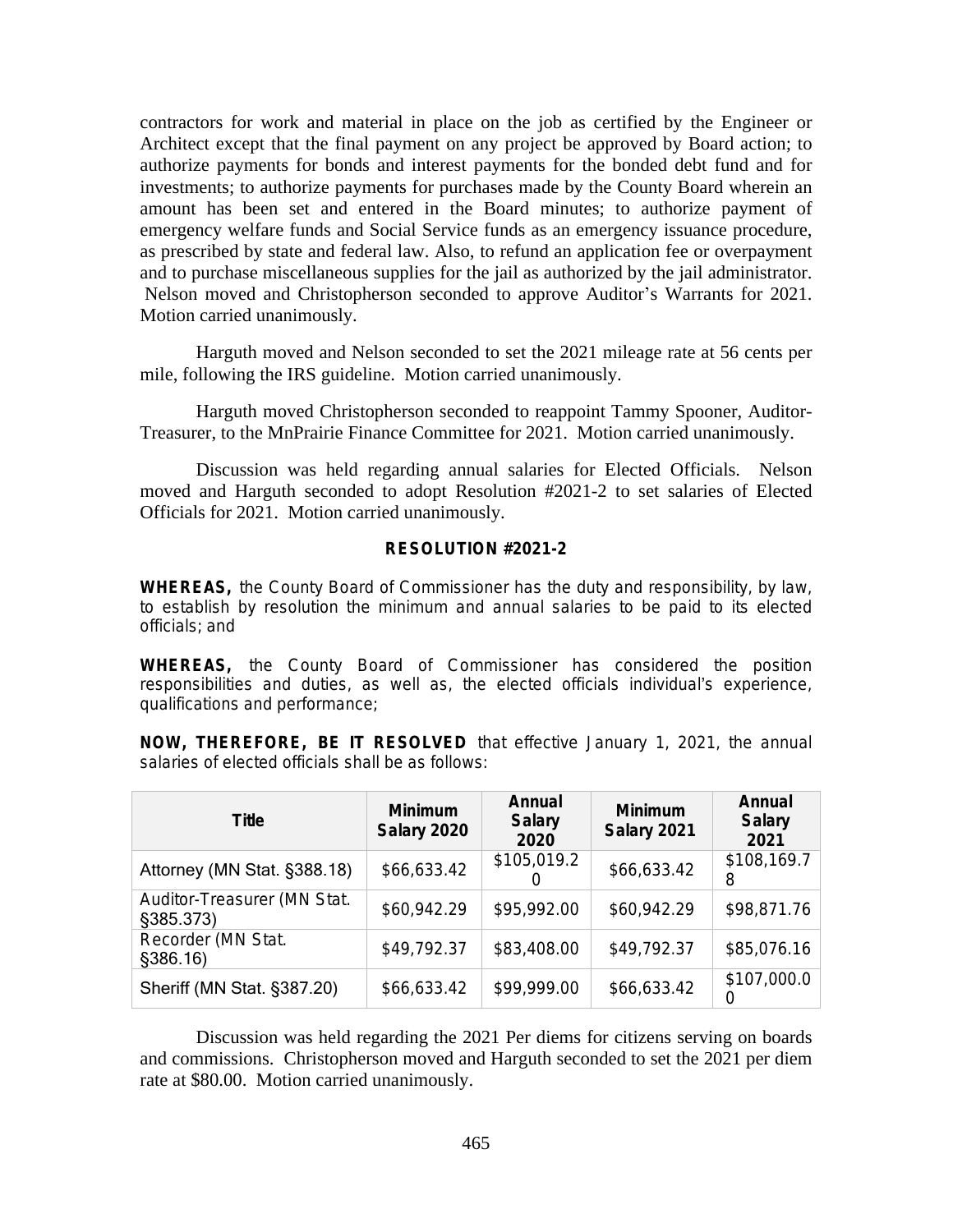Michael Johnson, Administrator, provided an update regarding the COVID-19 Business Relief Program. The state has now finalized the program and the funds should be received by Waseca County in the near future. Ann Fitch at the Waseca Area Chamber will administer the program. A review panel made up of two commissioners will be implemented. Commissioners Malterer and Christopherson volunteered to serve with Nelson volunteering to serve as an alternate. Johnson requested that payments be made on Auditor Warrants in order for the funds to be distributed in a timely manner. Nelson moved and Krause seconded to move forward with the administration of the Business Relief Program as requested. Motion carried unanimously.

Melissa Sexton, Human Resources Manager, brought forward policies regarding Probationary and Trial Periods; Severance Compensation; Holidays; Paid Time Off; and Leave of Absence for review and requested adoption for non-represented employees. Harguth moved and Nelson seconded to adopt Resolution #2021-3 to approve and implement the new personnel policies. Motion carried unanimously.

# **RESOLUTION # 2021-3**

**WHEREAS,** the Waseca County Board of Commissioners has authority to establish and revise county personnel policies; and

**WHEREAS,** these policy recommendations have been reviewed in consultation with the Labor Committee, Labor Attorney; and

**WHEREAS,** the County Human Resources Department recommends the adoption of new and updated policies to promote positive, productive, safe, and effective workplace culture and practices, and to support continued compliance with applicable law and regulations, and effective delivery of public services; and

**Therefore, be it resolved,** Waseca County shall adopt the following personnel policies effective January 1, 2021:

SECTION: STAFFING & EMPLOYMENT PRACTICES 1. #2010 Probationary and Trial Periods

SECTION: CLASSIFICATION AND COMPENSATION 1. #3004 Severance Compensation

SECTION: BENEFITS AND LEAVE OF ABSENCES 1. #4000 Holidays 2. #4001 Paid Time Off (PTO) 3. #4002 Leave of Absence

Melissa Sexton, Human Resources Manager, presented the Human Resources Agenda and requested approval. Nelson moved and Christopherson seconded to approve the Human Resources Agenda as presented. Motion carried unanimously.

a. Resignation of Darin Milbrett, Highway Shop Foreman, effective January 8, 2021.

b. Recruitment initiated for Highway Shop Foreman (grade 6: \$22.22 – 27.77)